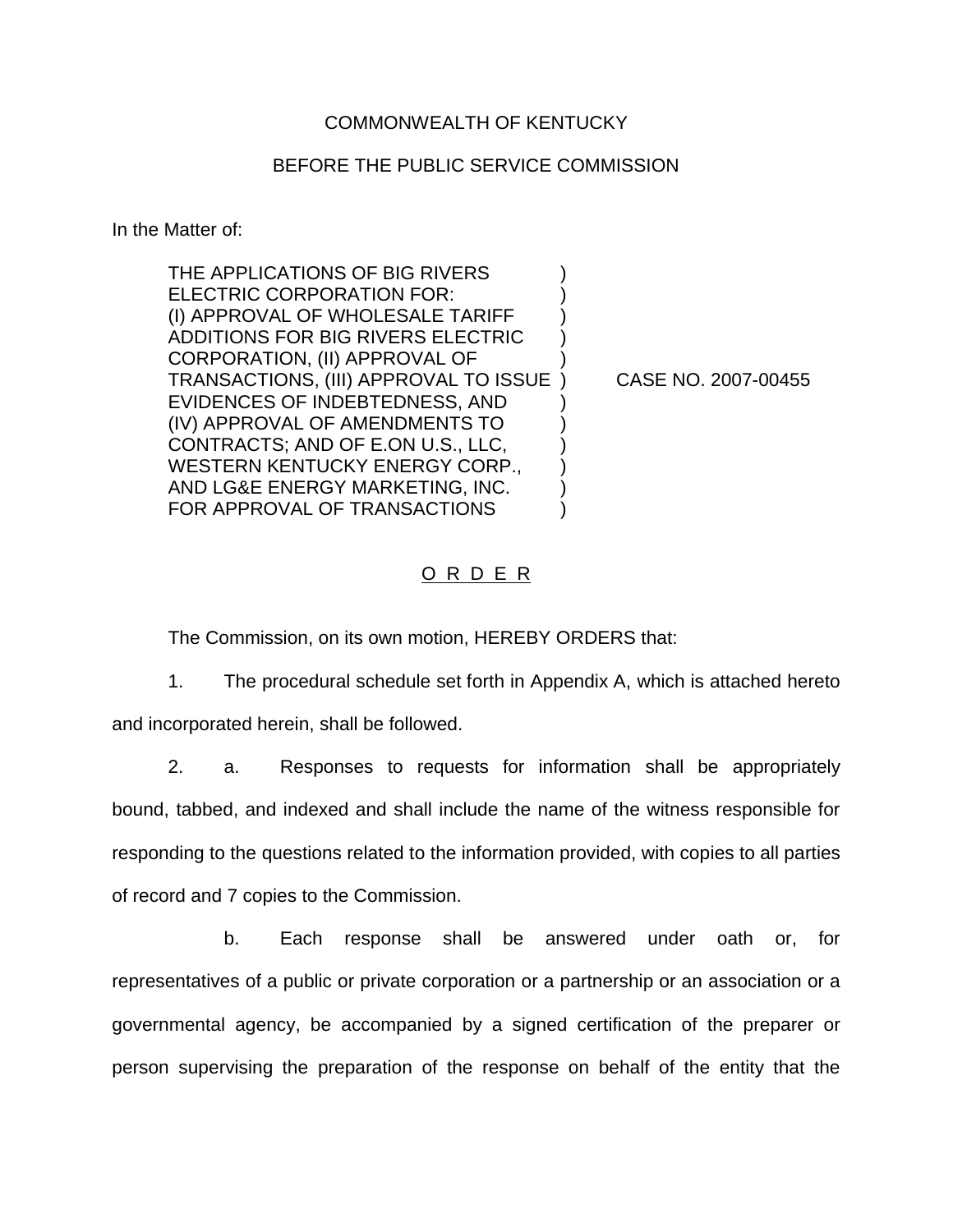response is true and accurate to the best of that person's knowledge, information, and belief formed after a reasonable inquiry.

c. Any party shall make timely amendment to any prior responses if it obtains information which indicates that the response was incorrect when made or, though correct when made, is now incorrect in any material respect.

d. For any request to which a party fails or refuses to furnish all or part of the requested information, that party shall provide a written explanation of the specific grounds for its failure to completely and precisely respond.

3. Any party filing testimony shall file an original and 6 copies.

4. At any public hearing in this matter, neither opening statements nor summarization of direct testimonies shall be permitted.

5. The Commission does not look favorably upon motions for continuance. Consequently, motions for extensions of time with respect to the schedule herein shall be made in writing and will be granted only upon a showing of good cause.

6. Nothing contained herein shall prevent the Commission from entering further Orders in this matter.

Done at Frankfort, Kentucky, this 22<sup>nd</sup> day of January, 2008.

By the Commission

ATTEST:

**Executive Director** 

Case No. 2007-00455